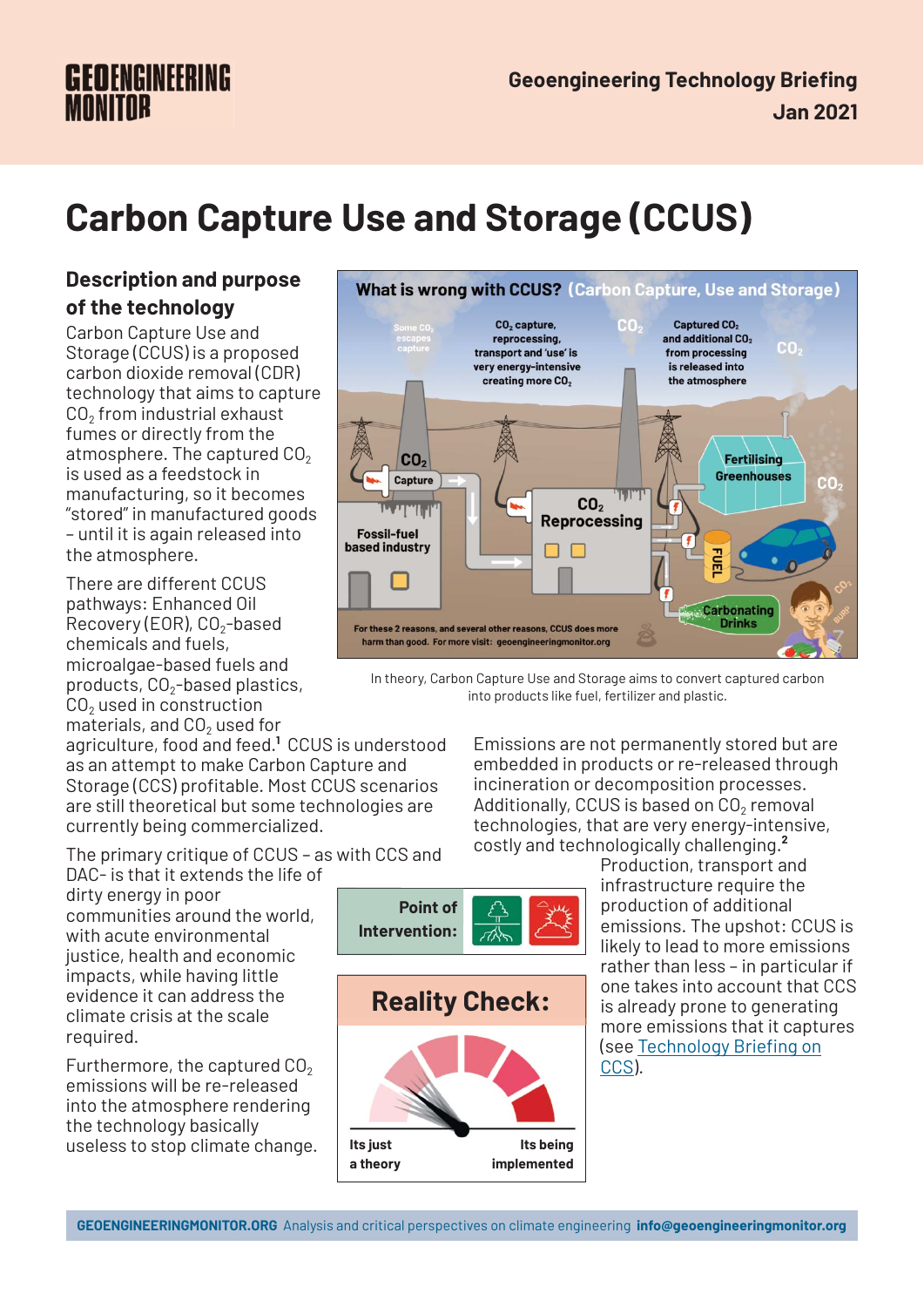## **Actors involved**

Most CCUS activities are based in Northern America, Europe, China, India and Japan. Many initiatives receive capital support by foundations, industry and public funding agencies. Industrial sponsors come primarily from energy-intensive industries, among them British Airways, Chevron, ExxonMobil, HuaNeng Group, Indo Guld Fertilizer Co., and Occidental. The US-DOE is the largest public investor.**<sup>3</sup>**

# **CCUS pathways**

Enhanced Oil Recovery (EOR): While CCUS is sometimes referred to as an attempt to distance CCS from EOR, EOR is by far the single biggest user of captured  $CO<sub>2</sub>$  and most likely the most profitable market for it in the future. EOR is discussed in more detail in the CCS briefing. Briefly, EOR refers to injecting pressurized  $CO<sub>2</sub>$ to recover otherwise inaccessible oil or pumping  $CO<sub>2</sub>$  into aging oil reservoirs, extracting up to 50 percent more of the oil originally available in a well. Naturally-occurring  $CO<sub>2</sub>$  is used most commonly because it is cheap and widely available, but  $CO<sub>2</sub>$  from anthropogenic sources is becoming more common,**<sup>4</sup>** particularly from CCS installations in North America. For example, of 21 operational, commercial-scale facilities called CCS worldwide, 16 send their captured  $CO<sub>2</sub>$  for use in EOR, and both facilities listed as being under construction are for EOR too.**<sup>5</sup>** In this case, EOR is certainly Carbon Capture and Use, but it is not Storage: estimates indicate that about 30 percent of the EOR-CO<sub>2</sub> return back to the surface with the pumped oil, and any  $CO<sub>2</sub>$  that does stay underground enables even greater emissions from the extra oil that is extracted and then burned.**<sup>6</sup>**

# **CO2-based chemicals and fuels**

Another idea is to use captured  $CO<sub>2</sub>$  as a feedstock for chemicals and fuels. This can be achieved through carboxylation reactions where the  $CO<sub>2</sub>$  molecule is used to produce chemicals such as methane, methanol, syngas, urea and formic acid.  $CO<sub>2</sub>$  can also be used as a feedstock to produce fuels, e.g. in the Fischer– Tropsch process. However,  $CO<sub>2</sub>$  is, thermodynamically, a highly stable molecule, which is why reactions with  $CO<sub>2</sub>$  usually require considerable amounts of energy.

**The primary critique of CCUS is that it extends the life of dirty energy in poor communities around the world, with acute environmental justice, health and economic impacts, while having little evidence it can address the climate crisis at the scale** *II*<br>of<br>he l

Furthermore, chemicals and fuels are stored for less than six months before they are used and the  $CO<sub>2</sub>$  is released back into the atmosphere very quickly.**<sup>7</sup>** As with EOR, this is CCU, but not Storage. **required.**<br> **Permicals and fuels and fuels and fuels and fuels and fuels and fuels at and pack into the atm** 

# **Creating biofuels and further products from microalgae**

This approach aims to use microalgae to fix captured CO<sub>2</sub> and use the harvested algae as a source material to produce biofuels, animal feed, nutraceutical or cosmetics. Most projects, the majority still in a fledgling state, plan to redirect  $CO<sub>2</sub>$ -rich emissions from industrial facilities into algae ponds or photobioreactors.**<sup>8</sup>** It can be questioned, whether microalgae that have been in direct contact with polluted effluents can be successfully marketed for high-value products such as cosmetics. Some R&D approaches involve the use of genetically modified algae strains, e.g. to improve tolerance to high levels of  $CO<sub>2</sub>$  or introducing an ethylene-producing gene.**<sup>9</sup>** Containment of the organisms in production facilities would be next to impossible, and the consequences for human health and natural environments are unknown in case of an escape.**<sup>10</sup>** Roughly 40 percent of the approximately 50 known algae-based CCUS initiatives ceased activities over the last years. The majority of the remaining projects are in the development stages and aim to develop biofuels.**<sup>11</sup>**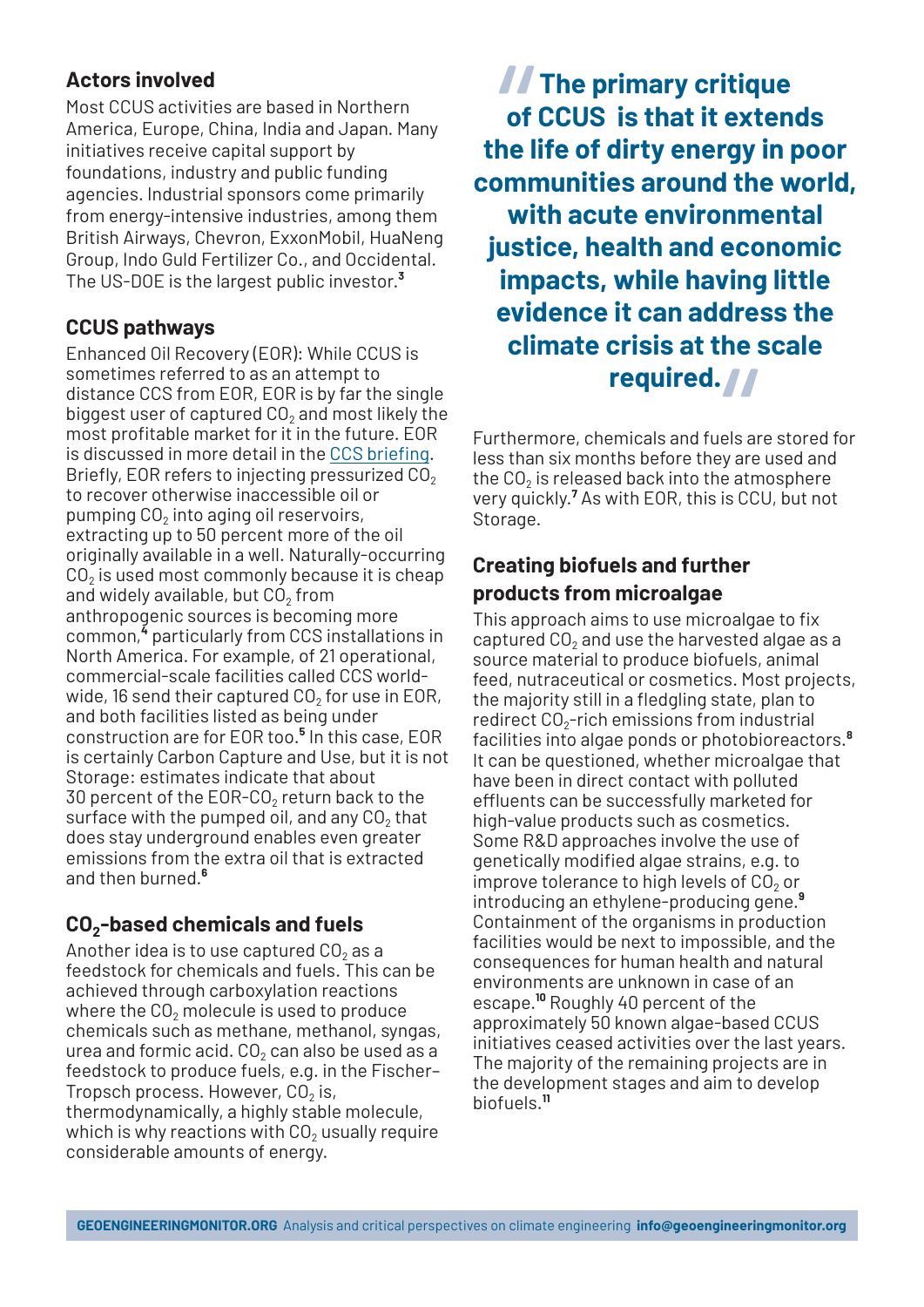

#### **CO2-based plastics**

The California-based Newlight Technologies and the UK-based Econic Technologies develop processes to convert captured  $CO<sub>2</sub>$  into plastic materials.**<sup>12</sup>** Besides having a questionable energy balance, this technology would only be an effective carbon capture approach if the plastics never degraded, or were never incinerated as waste.

### **CO2 used in construction materials**

In the construction sector, a small number of companies have developed and patented processes to turn captured  $CO<sub>2</sub>$  into calcium or magnesium carbonate to produce materials such as building blocks, roofing tiles or fill materials. During this mineral carbonation process,  $CO<sub>2</sub>$  reacts with a metal oxide such as magnesium or calcium to form carbonates. The process is similar to Enhanced Weathering (see Technology Briefing on Enhanced Weathering) where silicate and carbonate minerals rich in Calcium and Magnesium would react with atmospheric  $CO<sub>2</sub>$  to turn into stable carbonates. As with Enhanced Weathering, the energy penalty and costs including the mining, transportation and preparation of the minerals, are massive. These likely outweigh any benefits of the approach. The Finnish research project BECCU aims to develop insulation materials for the construction sector, using  $CO<sub>2</sub>$  and hydrogen as the feedstock.

Two Canadian companies seek to develop substitutes for cement: Terra CO<sub>2</sub>Technologies Ltd. develops a process to convert  $CO<sub>2</sub>$  and mine waste into cementitious materials. Carbicrete received public and industrial funding to develop a concrete made from steel slag and  $CO<sub>2</sub>$ . All approaches have the objective to lock  $CO<sub>2</sub>$  into construction materials as a way of "greening" the very significant emissions of the cement industry.

These processes, in theory, could be capable of storing a fraction of the emitted  $CO<sub>2</sub>$  for longer periods. However, all approaches are associated with considerable expenditure of energy, permanent  $CO<sub>2</sub>$  storage is not enabled and the potential to sequester  $CO<sub>2</sub>$  is rather limited.**<sup>13</sup>**

# **CO2 used for agriculture, food and feed**

This pathway uses  $CO<sub>2</sub>$  as a feedstock to produce food and feed, to distill and carbonate beverages, or for  $CO<sub>2</sub>$  fertilization in greenhouses. Among the products and R&D approaches are proteins for aquaculture feeds or meat substitutes, alcoholic beverages and beverage-grade  $CO<sub>2</sub>$ . Under each of these approaches, the captured  $CO<sub>2</sub>$  re-enters the atmosphere within short periods of time, despite the high energy costs of capturing it in the first place.